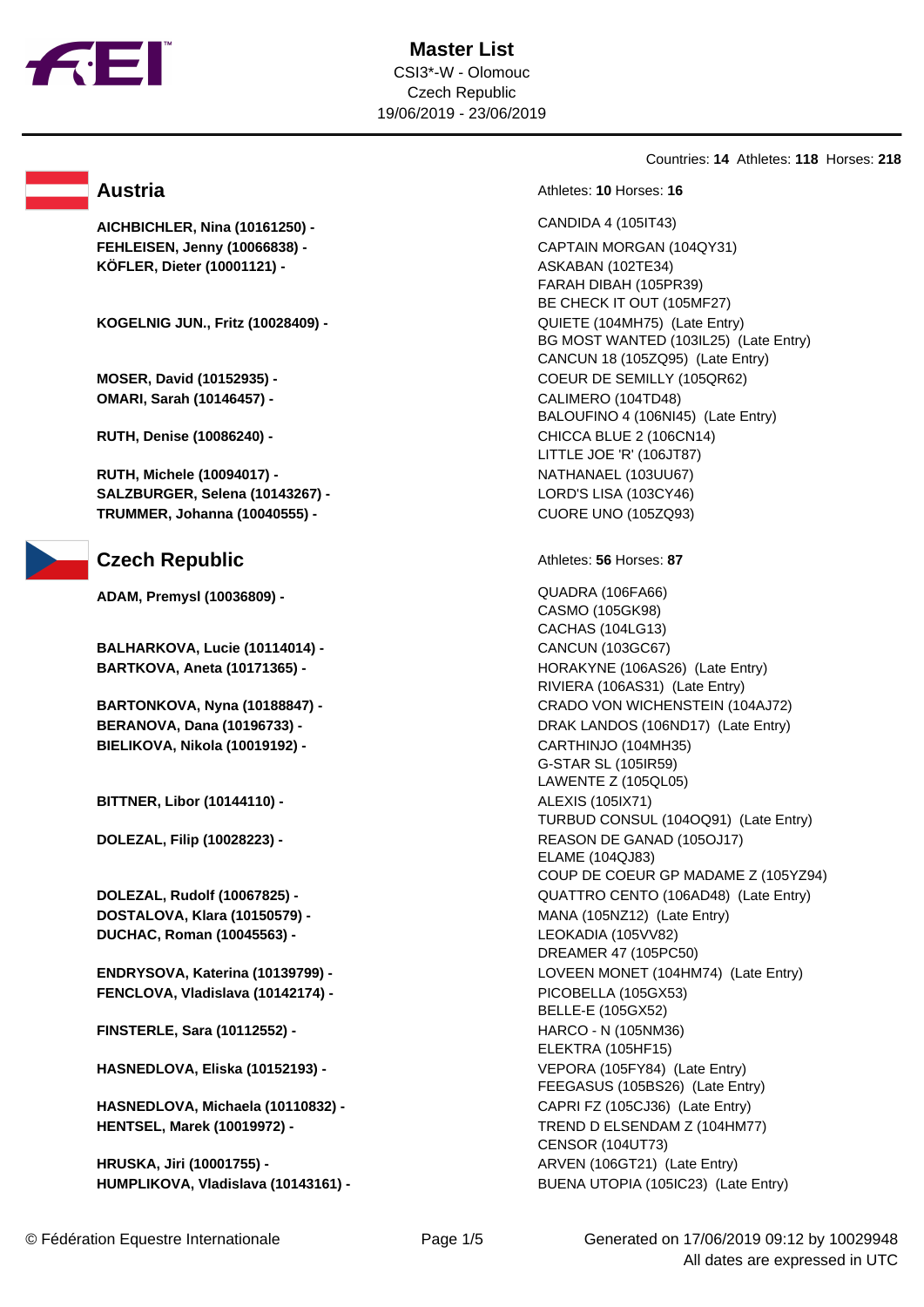

## **Master List** CSI3\*-W - Olomouc Czech Republic 19/06/2019 - 23/06/2019

**HUNOVA, Nikola (10196135) -** MERRA (103PC56)

**KOPRIVOVA, Gabriela (10196319) -** PEPSI SG (105OC65) (Late Entry) **KOVAROVA, Natalie (10151606) -** CONTENDRA S (104TG49) **KUBRICKA, Katerina (10038394) -** LENTILKA (105BK44) **KUCEROVA, Katerina (10095646) -** KING KONG (105RS39) **KUKOVA, Valentyna (10150447) -** CARTMAN 4 (105XJ32)

**MICHLICKOVA, Mariana (10151002) -** ZIRO PERCENT (104UZ69)

**NAJMANOVA, Laura (10165547) -** ELISE S (103QO18)

**NOVAK, Anna Lani (10139618) -** LAST MINUTE 64 (104ZY50) **POKORNÁ, Žaneta (10158383) -** CHACCIA SIMONA (104MJ82) **POKORNÁ, Adéla (10158386) -** GRAN CORNETTO (104GP45)

**POKORNA, Kristyna (10196072) -** EXPENSIVE (104UW45)

**PORTYCHOVA, Linda (10149968) -** FALINO (106DR29) (Late Entry) **PULPANOVA, Adela (10058850) -** NIEVE (106NK48) (Late Entry) **REFKOVA, Michaela (10029968) -** GRACE FEDERICA (105GX90) **SALKOVA, Tina (10057688) -** DIGER (104FB20) (Late Entry) **SKUTECKY, Viktor (10168689) -** CALINUS 4 (105YC80)

**SOUKUPOVA, Natalie (10170734) -** LORD LEGACY (105YX21) **STERBA, Jakub (10037248) -** GO-ON T.S. (105IZ84)

**STETINA, Jan (10029865) -** CABARET S (105RS08)

**STOVICKOVA, Miroslava (10150799) -** EL ROCCO (104RU49) **STRNADLOVÁ, Lucie (10035183) -** FALL RIVER BLUE VDL (105FQ04) **SUSTEROVA, Viktorie (10180194) -** CENPARO (104SM07)

**TOMAIDESOVA, Sandra (10071347) -** CONCABA (105PF27) (Late Entry)

**TRETERA, Vladimir (10003061) -** LUSSI' S BOY (105CD65)

**VACHUTKA, Ladislav (10029270) -** VANILLA ROSE-H (105QU43) **VEGRICHTOVA, Denisa (10088461) -** BERNSTEIN (106MW28) **VINGRALKOVA, Sara (10117841) -** L'AMOUR (104JV40) (Late Entry)

**VÍTEK, Miloslav (10008004) -** VIDARA (105ON09)

**KLUS, Marek (10098807) -** CARISON (104CJ36) (Late Entry) AL CAMBERO (103BJ64) (Late Entry) KOLAROVA, Veronika (10149691) - **MAGIC LIFE (105DC68)** (Late Entry) CHICAGO-RA (105ON12) **KUMAROVA, Lucie (10088471) -** CONCANTUS (104EI11) (Late Entry) ATHOS (106AL30) (Late Entry) CORNET'S BOY (105CI05) **MLADEK, Vaclav (10170528) -** CLASSIFIED LOVE (104NA66) (Late Entry) NEO 27 (105NB09) (Late Entry) LA FREI (105NG05) ALABAMA 2 (103BW61) GRANDIOSO (106MQ54) **POLACHOVA, Valentyna (10140110) -** VENDOME DU PARADIS (106KC47) LATINA S 4 (105WL14) JOLLY JOKER (103CR19) WARNESS (105IZ83) BENITO (105FV43) CASSILOC II (104RV74) WINNDOR (106CY06) (Late Entry) GANGSTER V/H NODDEVELT (106AT18) KAS - SINI DC (105ON60) **VOJTKOVA, Alzbeta (10037252) -** PINKY PAY (106AL80) (Late Entry) **ZILA, Zdenek (10003113) -** CONSULENT DE PRELET Z (105CW08)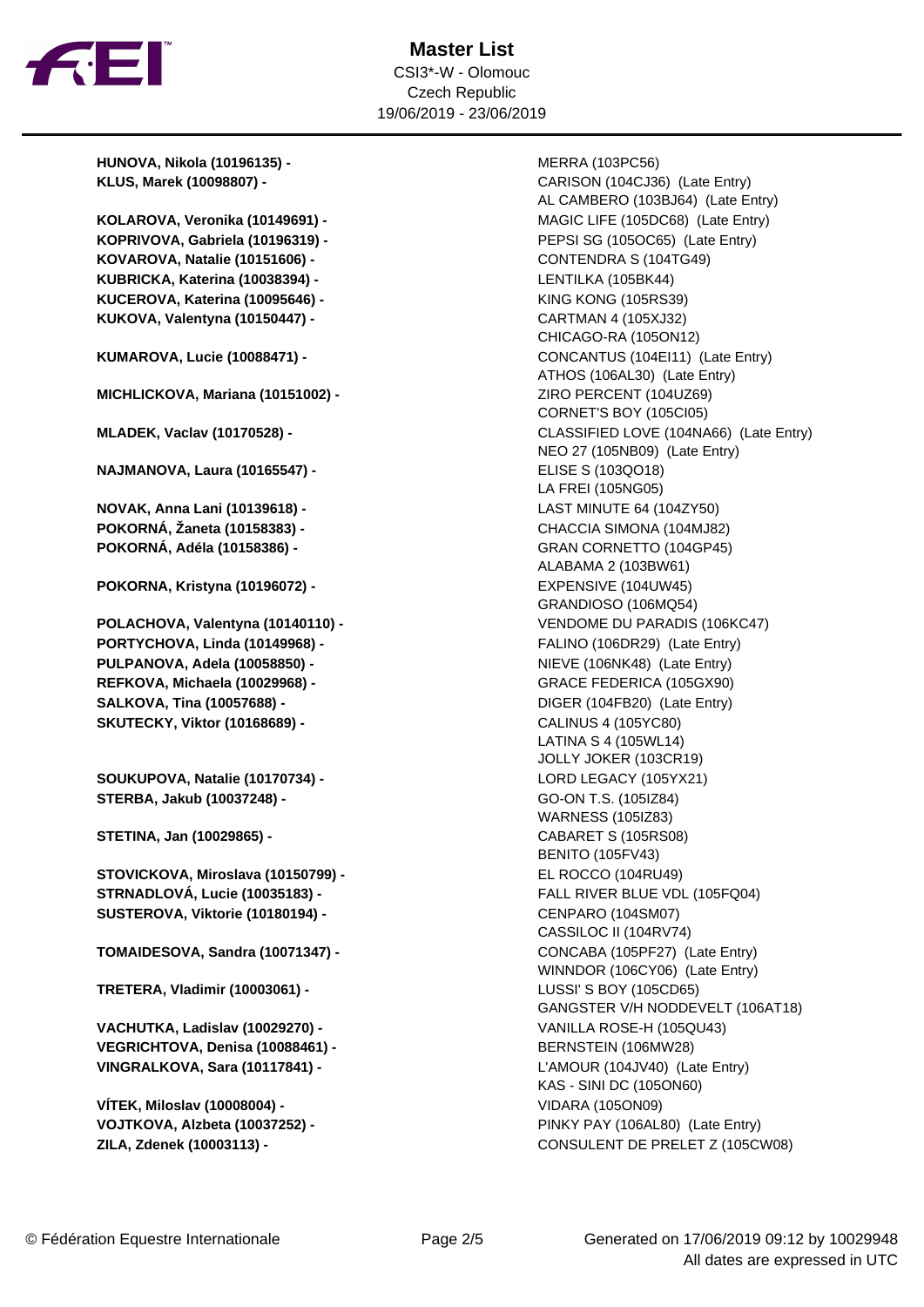

**ZVARA, Ondrej (10041918) -** QUIMERO M (103WY75)

**BRENNER, Andreas (10000700) -** CLINTANA W Z (105KV51)

**SPREHE, Jörne (10001766) -** LUNA 1509 (103KG58)



**TOULOUPIS, Aggelos (10070422) -** IDEALISCA (105YW17)



**CAMPAGNARO, Andrea (10041912) -** FADERMUS PP (106HM59)

**GARCIA, Juan Carlos (10000431) -** ZILVER (102NH87) (Late Entry)

**GRIMALDI, Eugenio (10016347) -** SCARA MOUCHE (103PK12)

**GRIMALDI, Guido (10001514) -**   $\qquad \qquad$  GINUS (105NL99)

**GROSSI, Clementina (10032599) -** ERLUIS (105JC64) (Late Entry)

CHACCOLAN (104GC49) FRITSKE (106JU89)

**Germany Athletes: 7** Horses: 14

**BLEICHER, Tiara (10169638) -** DANIELS JACK S (104XD76) CRISTALLO BOY (104YF16) **GREENE, Lawrence (10026509) -** DSP ASKOTO (104CB54) (Late Entry) TRUE GRIT (105IU58) (Late Entry) **MAYER, Jürgen (10002266) -** COLORIT'S CATARA (106KO29) CASALLINO (105IK66) **NAGEL, Marco (10102593) -** CHACCO CHERRY (105NP75) CAIRO IBN ZAIRA (106NO67) SOLERO 79 (104IZ88) CHEPETTA 3 (104PN63) **WIDMANN, Simon (10060912) -** DOMBURG VAN DE RECHRI (102ME05) DOBOLENSKY (105OC75)

**Greece** Athlete: **1** Horses: **2** 

FRANCIS (105VU53)

**Hungary Athlete: 1** Horses: 3

**TÓTH, László (10001975) -** RADIHAZA-ECHO (105GX50) (Late Entry) ISTI (102SL23) (Late Entry) CASINO ROYAL Z (105GS73) (Late Entry)

**Italy** Athletes: **13** Horses: **33** 

**ALFONSO, Antonio (10008214) -** DONANSO (104HB77) (Late Entry) DREAM VAN GENERHESE (104QA87) (Late Entry) **ARIOLDI, Francesca (10031077) -** LORO PIANA CELTIC (103VN21) ICOS (104SB79) **BROTTO, Fabio (10016424) -** VANIGLIA DELLE ROANE (104KI02) VANITA' DELLE ROANE (104IF06) ARGENTO DELLE ROANE (105NN06) **CAMILLI, Emanuele (10001197) -** ENASCO FORTUNA (105IY78) (Late Entry) JAKKO (104MH36) (Late Entry) VOLCAN DE LA FOSSE (104WI91) COCODRILLO (102NZ48) (Late Entry) MINERVA G.I.H. Z (105DS49) HURRICAINE VAN DE FRUITKORF (105PA80) EAGLE (105HP04) GERARDO-E (106DA76) ZQUASIMODO R (103IT02)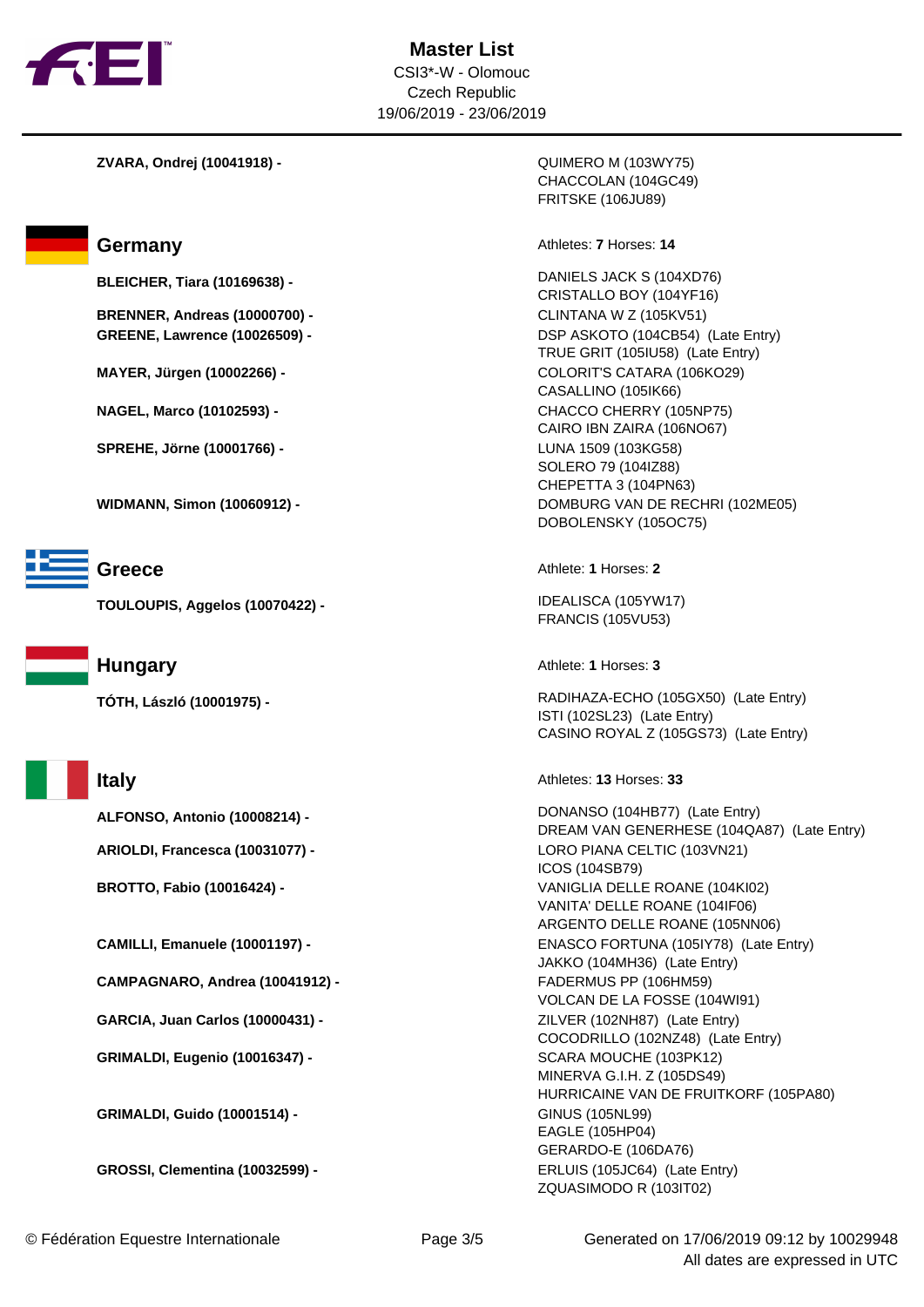

**KAINICH, Davide (10001093) -** ARIAN (104NA98)

**TURCHETTO, Roberto (10002657) - <br>ADARE (103KS70)** 

**ZAMANA, Matteo (10002245) - <br>GOBLIN (105YA67)** 

CABALLERO (104GV33) OLIVER TWIST BAY (104FX43) **RIZZI, Filippo (10001313) -** KIDIBUL DE MUZE (105BU85) NAOMI Z (105IV12) STAROUET (105BY04) BARON (103ZS66) GRAPPENMAKER (105XB13) FLYER (105BC44) EVITASON VAN'T PARADIJS (105QO69)



**Macedonia (The Former Yugoslav Republic of)** Athlete: **1** Horses: **3**

**ZALOZNIK, Luka (10010948) -** CHABLOU (105KP72)







**BRANKA- BORJA, Maria (10163146) -** CAMILLA 139 (105UV20)

**KAZMIERCZAK, Michal (10034342) -** CISALL FS (104QY27)

**KOZIAROWSKI, Jaroslaw (10033764) -** FRED FLINSTONE (105QN68)

**KURLETO, Kornelia (10168147) -** COME ON DONE Z (104NM78) **LEHMANN, Dalia (10096875) -** QUITOKI (104RD22) **NOWAK, Grzegorz (10154351) -** CORRIDA (105UV54)

QUICK 'N' STEP (103WJ62)

**Netherlands Athletes: 2** Horses: **6** 

CHATINUE (105JX90)

**BEEN, Remco (10032870) -** HOLLAND VD BISSCHOP (104PR91) (Late Entry) GOUVERNEUR (105RE44) (Late Entry) GRANNY SMITH APPLE (105SR91) (Late Entry) **GEERINK, Sander (10028871) -** UNFINITY BOIS MARGOT (105KB46) (Late Entry) PANDORA 258 (105DU84) (Late Entry) ASCATANO Z (104FV60) (Late Entry)

**New Zealand Athlete: 1** Horses: 3

**GARDNER, Richard (10006953) -** CALISTO 5 (104PI78) (Late Entry) CROMWELL 32 (105VV34) (Late Entry) ROULETTE 134 (106AW31) (Late Entry)

**Poland** Athletes: **11** Horses: **22** 

**GRZEGORZEWSKI, Adam (10054429) -** TORPEDO DES FORETS (104BB98) (Late Entry) JUST AN HERO (104FR71) (Late Entry) AZUR (106GE21) (Late Entry) **HOJDA, Wiktoria (10158995) -** ILOVE YOU DU BEAUMONT (104QN36) (Late Entry) WILANDER (104XS35) BENGRAF (105LE00) CHENET (104DE21) CARINTENDER (105GG69) **KRZYZOSIAK., Jakub (10028649) -** LIMTENDER (104PA25) (Late Entry) DIRESTRAIT (103VU24) (Late Entry) COMIENZO (105XF01) CONCRETOSS (105RQ90)